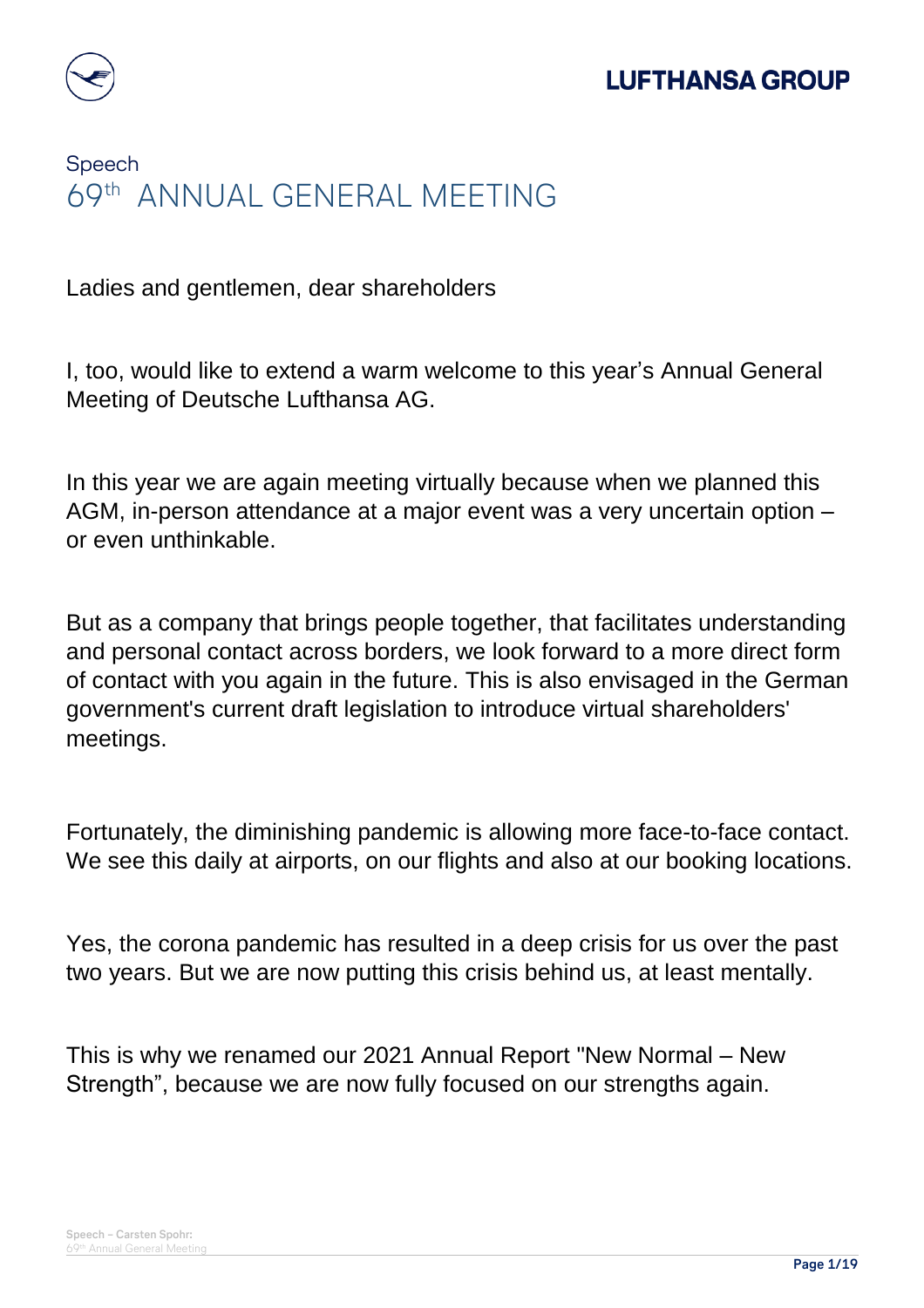

Thanks to our successful crisis management, we have come through the crisis better than most of our competitors. We have used the pandemic to become even better. And now we are on the offensive again!

At the same time, we are fully aware that we are still far from having overcome the impact on our balance sheet. The increased debt will keep us busy for many years.

Our Asian traffic is also still miles away from the normality of 2019.

And last but not least, for our employees on the ground and our crews on board, who have to worked wearing masks for many hours every day, the pandemic is still with us.

We know all this.

And nevertheless we are now looking forward with great confidence.

Because we want to bring our Lufthansa – your company – further forward and lead it into a successful future.

For our customers, for our employees and of course for you, our shareholders.

\*\*\*\*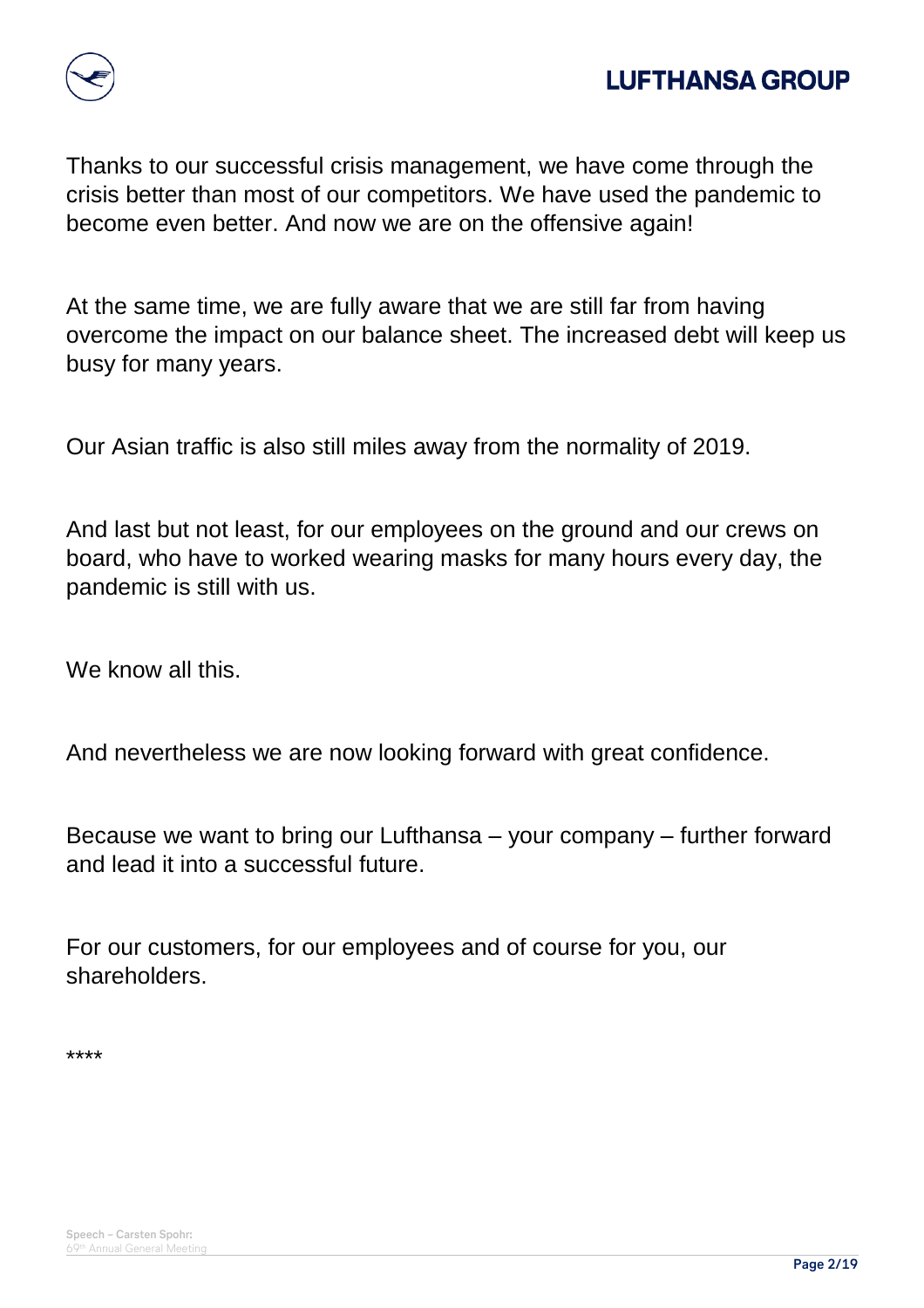

Before I report to you on the past business year, I would like to talk about what is most concerning and horrifying for all of us:

Russia's war of aggression against Ukraine. This war, and it is clearly a war, brings immeasurable suffering to the Ukrainian people.

At this very moment, more than 100 colleagues of ours are still working for the Lufthansa Group in Ukraine, and we are supporting them as best we can. They are employed in an Austrian Airlines call center in Lviv (spoken: Li-viv). Personally, I am deeply moved by how these colleagues come to work every day under the most difficult conditions with great motivation and an unshakable belief in a good future. I am sure that I can express our highest appreciation to them on behalf of all our shareholders.

Ladies and gentlemen,

In the past two years we have not only overcome the most severe crisis in our recent corporate history. We have used this as an opportunity. Just as we promised you we would.

Today we are better equipped for the future than ever, and are in a stronger position to face the challenges ahead. With more efficient structures, with lower costs, with greater sustainability and with a firmer focus.

As part of the necessary restructuring, we had to downsize our worldwide group, which had numbered some 140,000 employees before the crisis. One in four of these has had to leave us. This painful workforce reduction was completed last year.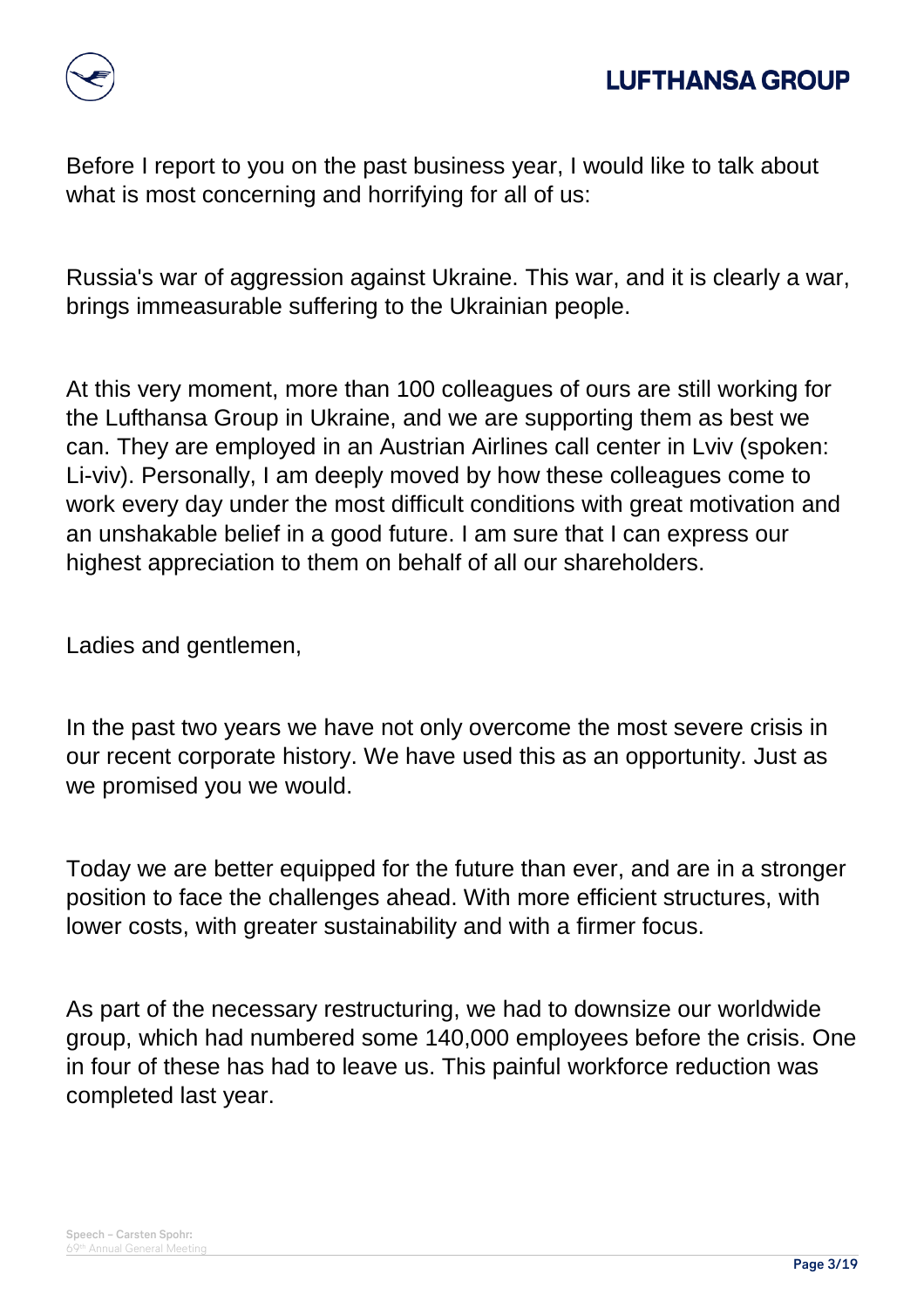

I am very proud that we managed to effect this resizing in such a socially responsible way. We even exceeded our promise to save 100,000 jobs.

In many areas we are now able to recruit new employees and start offering apprenticeships again.

Thanks to our strict cost management, we were able to stop cash outflows as early as summer 2021 and return to profitability in the third quarter.

We have already achieved around 80 percent of our savings target of 3.5 billion euros annually. To date, we have implemented measures that will structurally reduce our annual costs by 3 billion euros.

And, probably the biggest achievement of the past year:

Following the successful completion of our capital increase, we were able to announce in November that the stabilization measures from the German government had been repaid in full. This success is very much *your* success, dear shareholders. Without *your* confidence in Lufthansa, *your* loyalty and *your* willingness to purchase new shares, this early repayment would not have been possible.

The only remaining stabilization element provided by the German government is the Economic Stabilization Fund's stake of about 14 percent in our company's share capital. Selling these shares will provide the Federal Government with a sizeable profit, in addition to the interest payments that it has already received.

Looking back, the stabilization of Lufthansa has produced winners all round. I speak for all Lufthansa employees when I say that I would also like to once again thank the German Federal Government.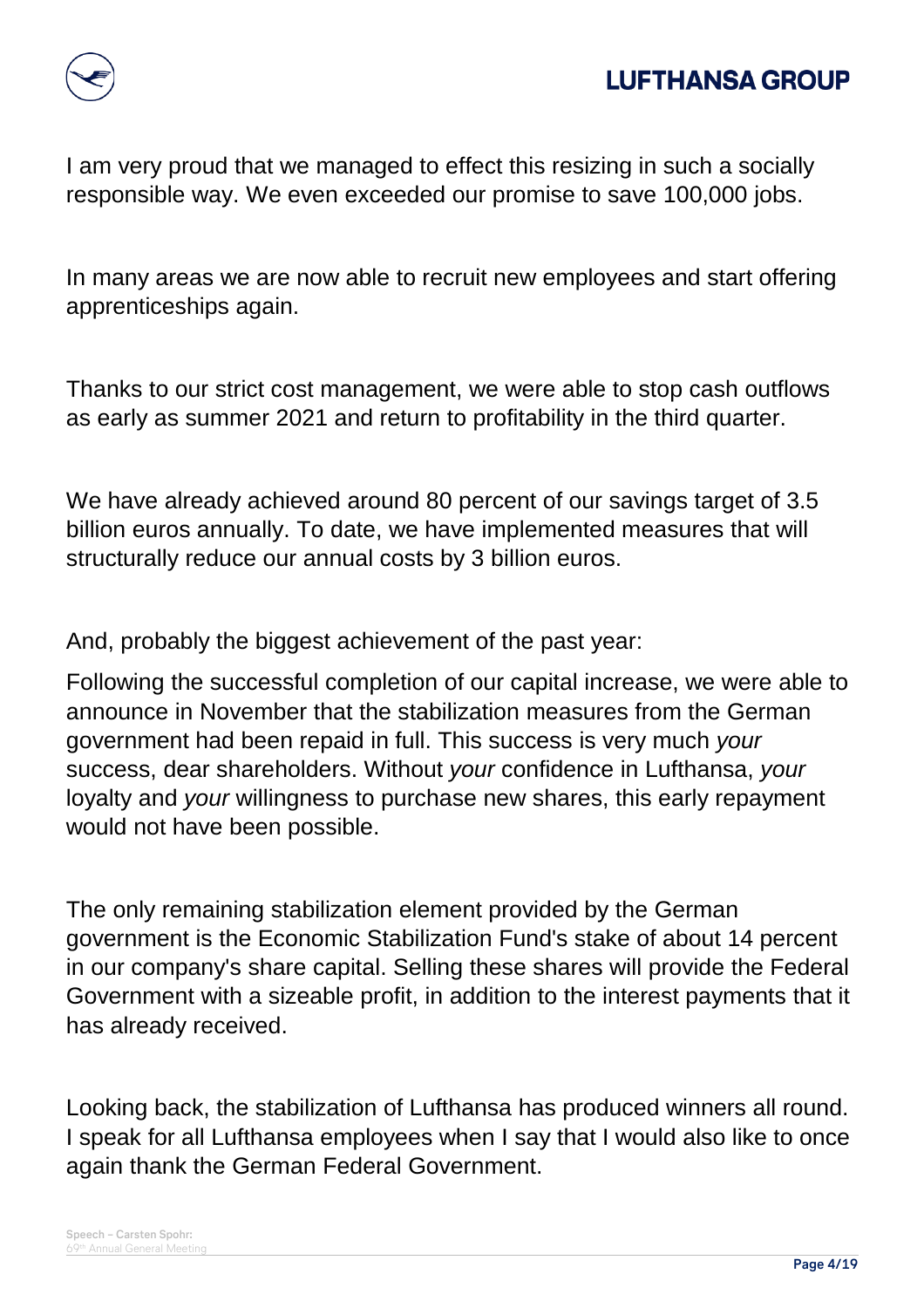

In Switzerland, we are also on the verge of repaying the Swiss government's loan to SWISS and Edelweiss in full.

I would also like to take this opportunity to thank the governments in Bern, Brussels and Vienna for their help in making the Lufthansa Group a stable undertaking that keeps Europe reliably connected with the world.

2021 was still a far-from-normal business year. But we were able to see a positive reversal of the trend:

- For the full year, our airlines welcomed 47 million passengers on board – almost 30 percent more than in the previous year.

- We reduced our operating loss by more than half: Adjusted EBIT, excluding restructuring costs, amounted to minus 1.8 billion euros.

- Lufthansa Group revenue in 2021 was a 25 percent increase on 2020 at 16.8 billion euros.

- Lufthansa Cargo and Lufthansa Technik contributed significantly to these good results. Excluding restructuring expenses, our MRO segment achieved an Adjusted EBIT of more than 360 million euros.

In the cargo business, we even had a historic year: at 1.5 billion euros, Lufthansa Cargo almost doubled its Adjusted EBIT from one record to the next!

Airfreight benefited from a boom in demand, owing primarily to two factors.

First, there were still significantly fewer passenger aircraft in operation in 2021 than in pre-pandemic times. As a result, there was again a corresponding shortage of cargo capacity on many routes last year, which had a positive effect on the demand for freighter aircraft.

Secondly, global supply chains are out of sync and logistics streams in sea freight disrupted. In Chinese seaports, these problems are currently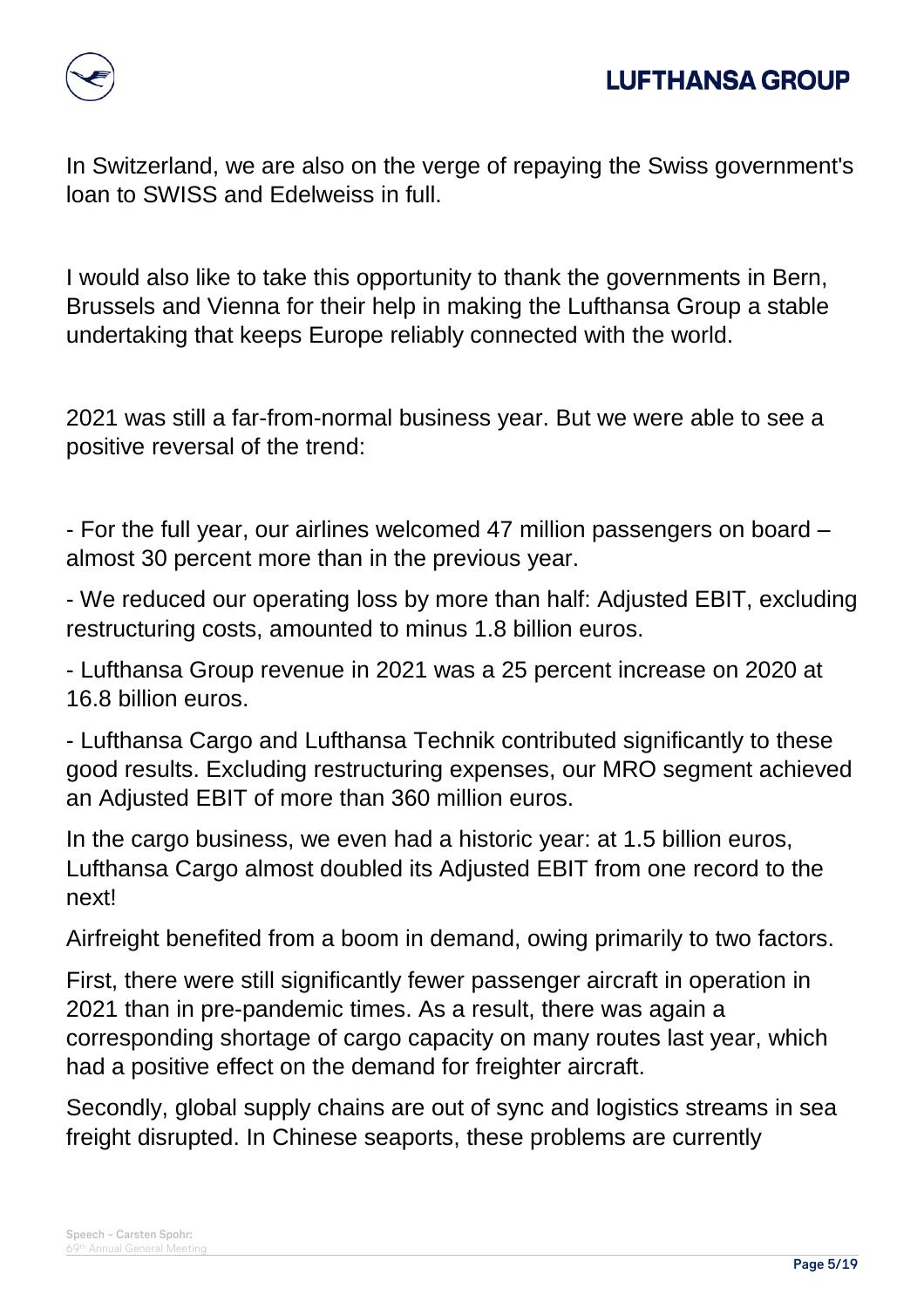

worsening. Goods that need to arrive quickly and safely are being increasingly transferred to air freight.

So against this background, I am not promising too much by stating that Lufthansa Cargo's very favorable development will continue for some time.

Ladies and gentlemen,

Despite the positive developments in 2021, we are unable to pay you a dividend in view of a further loss.

In addition, the agreement still in force on the stabilization of Lufthansa prohibits any dividend payment for as long as the Economic Stabilization Fund retains a stake in Lufthansa.

Our share price also suffered for a long time last year as a result of the pandemic. Since our capital increase, however, it has significantly recovered. Since the beginning of this year alone, our share price has risen more than 15 percent in an overall declining market. And over the past twelve months, our share has outperformed all our European competitors and the DAX.

It is clear, however, that as a shareholder in an aviation company you (still) need strong nerves. I would therefore like to thank you even more for supporting us with your loyalty and your trust through these two turbulent years of the corona crisis.

You have my word: We will continue to work hard to earn that trust, day after day.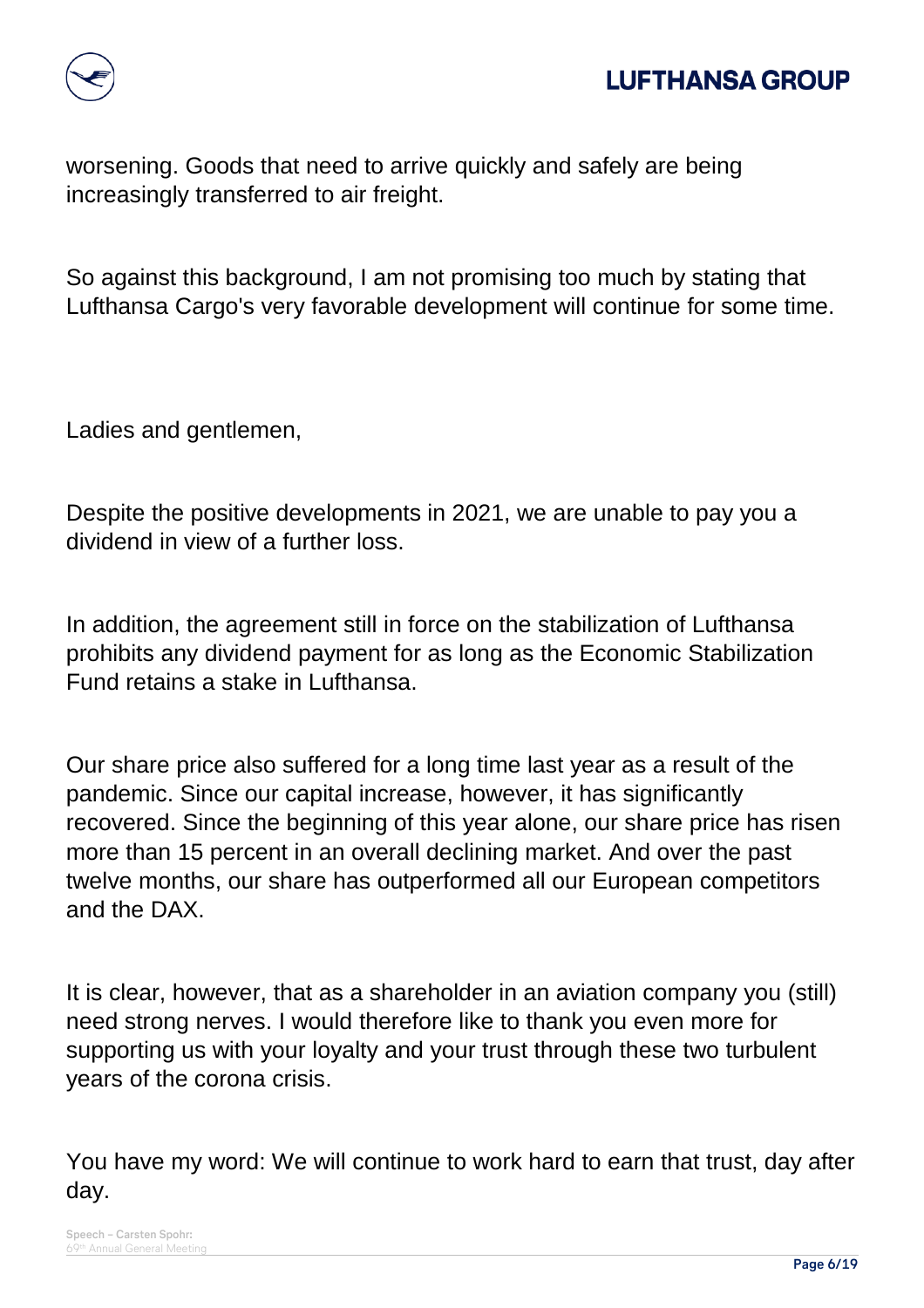

Ladies and gentlemen,

Looking ahead, we have set three priorities:

1. Restore the travel experience of our customers to the premium level they rightly expect from us.

2. Substantially strengthen our sustainability initiatives so we achieve our ambitious goals of greener aviation.

3. Accelerate our transformation so we can make further progress towards a more efficient and focused Lufthansa Group.

Or, to put it all in one sentence:

Our goal is to become an even better Lufthansa.

To the first point: our customers.

People want to fly!

After the numerous travel restrictions of the past two years, the pent-up demand is now high for both private and business travel. Owing to the spread of the Omicron variant, this development has started somewhat later than expected. But the increased bookings are now even greater.

Meanwhile, more than three quarters of the aircraft in our fleet are now back in service. And on average, our flights are almost as well booked they were before the pandemic.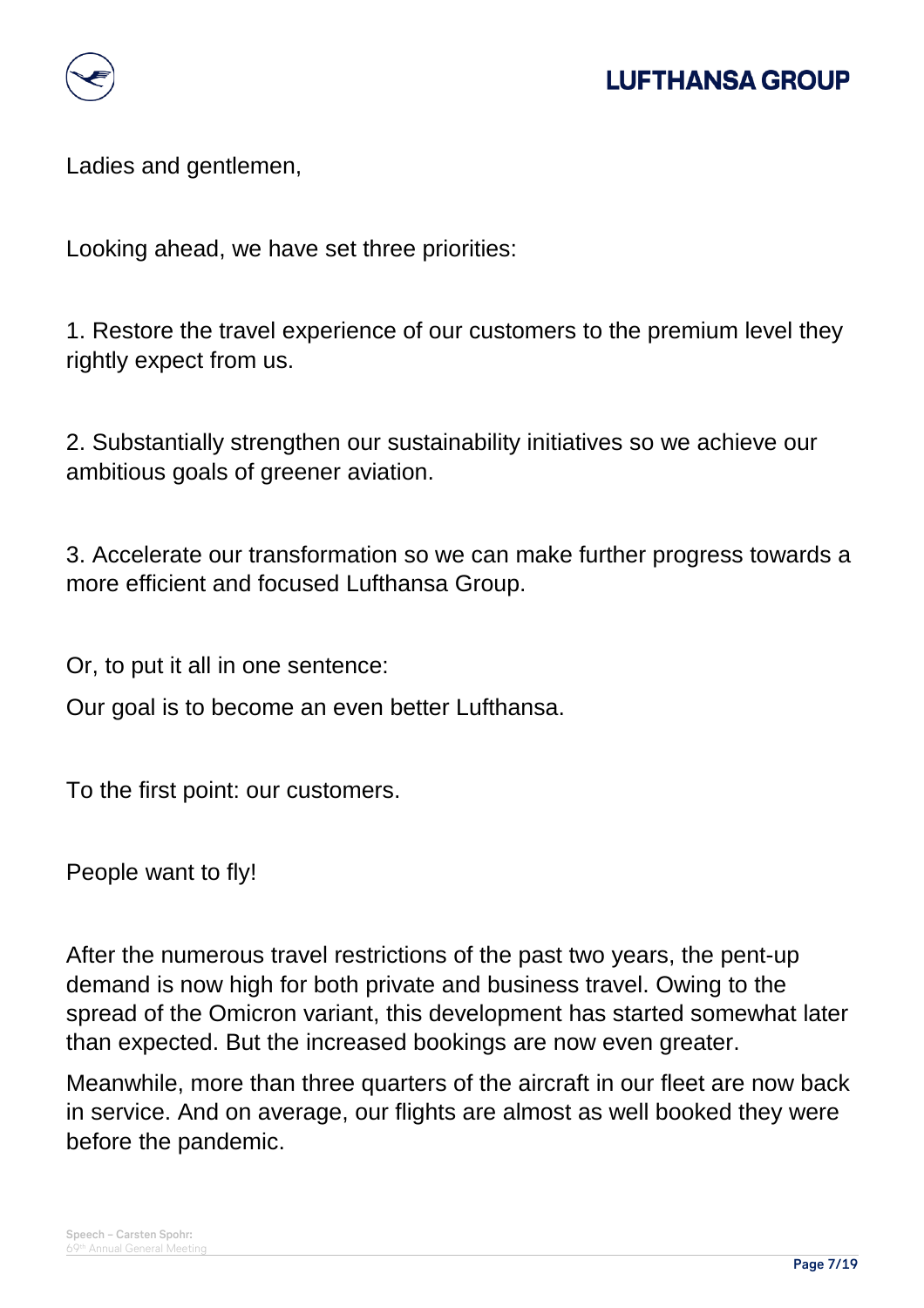

The outlook for the future makes us optimistic, too, despite the current geopolitical situation.

Our airlines expect continued growth this summer.

The trend towards bookings in the premium segment continues unabated: more and more private travelers are opting for Premium Economy Class, Business or even First.

We have prepared ourselves well, both strategically and operationally, for the structural changes in demand in the private travel sector.

Even before the pandemic, we had begun to broaden the Lufthansa Group's coverage of this segment. And we have accelerated these efforts significantly over the past two years.

We are currently benefiting from our strong network, and from the broad service offerings of our member airlines in their various markets.

With a triple-digit number of vacation destinations, we offer our customers more choice than ever before.

More and more destinations are being served by our airlines, which specialize in leisure travel: Eurowings, Eurowings Discover and Edelweiss. But our hub airlines of Lufthansa, SWISS, Austrian Airlines and Brussels Airlines with their regional partners Lufthansa City Line and Air Dolomiti are also benefiting from this trend. After all, 70 percent of passengers on these aircraft are leisure travelers, too, many of them vacationers.

More than ever, our successful multi-brand and multi-hub strategy is paying off. It gives our customers the greatest possible flexibility and choice.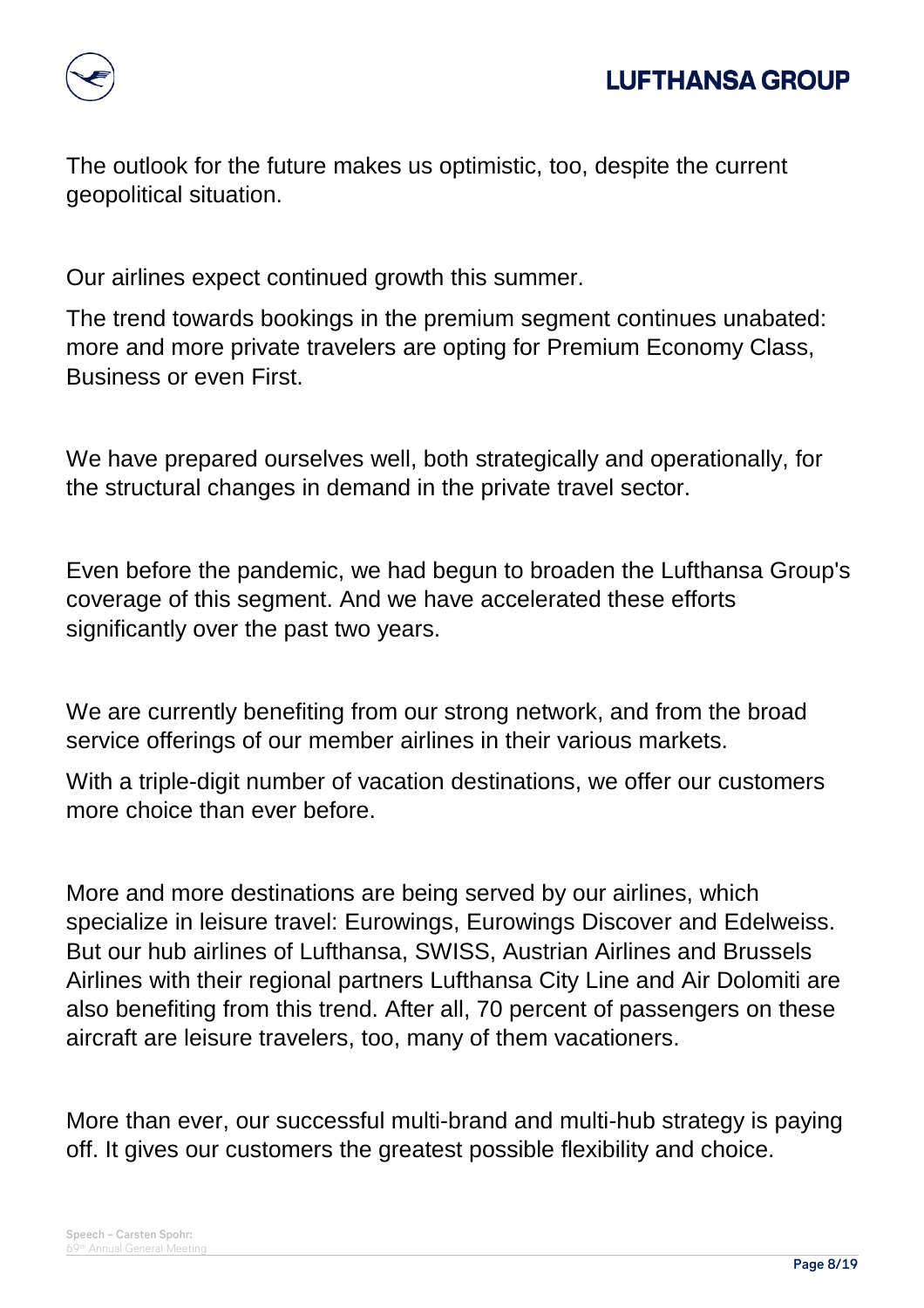



Business travel has not yet recovered to the same extent as leisure travel. But here, too, we are growing more confident from week to week.

Even if videoconferencing and online meetings replace some of this travel in the longer term: the desire for face-to-face interactions is growing noticeably among business travelers. We are currently seeing up to 50 percent of the pre-pandemic business travel volume, and by the end of the year we expect 70 percent. So the corporate bookings trend is also clearly heading in the right direction.

For 2022 as a whole, we expect our average capacity to be at around 75 percent of its 2019 level, and as high as 90 percent in the coming summer months. As early as next year, we plan to offer some 95 percent of our precrisis capacity for the year as a whole.

Until now we assumed that we would not fully return to pre-crisis levels before the middle of this decade. But in view of the present strong demand dynamic, this forecast may prove too conservative, and we may well return to pre-crisis capacity levels earlier than planned.

In view of this, maintaining the greatest possible flexibility remains the keystone of our planning.

We also want and need to return to pre-crisis levels as quickly as possible in terms of customer satisfaction.

We are painfully aware that in many areas we are not yet back to offering the quality products and services for which we are known.

In this respect, the summer ahead will be challenging: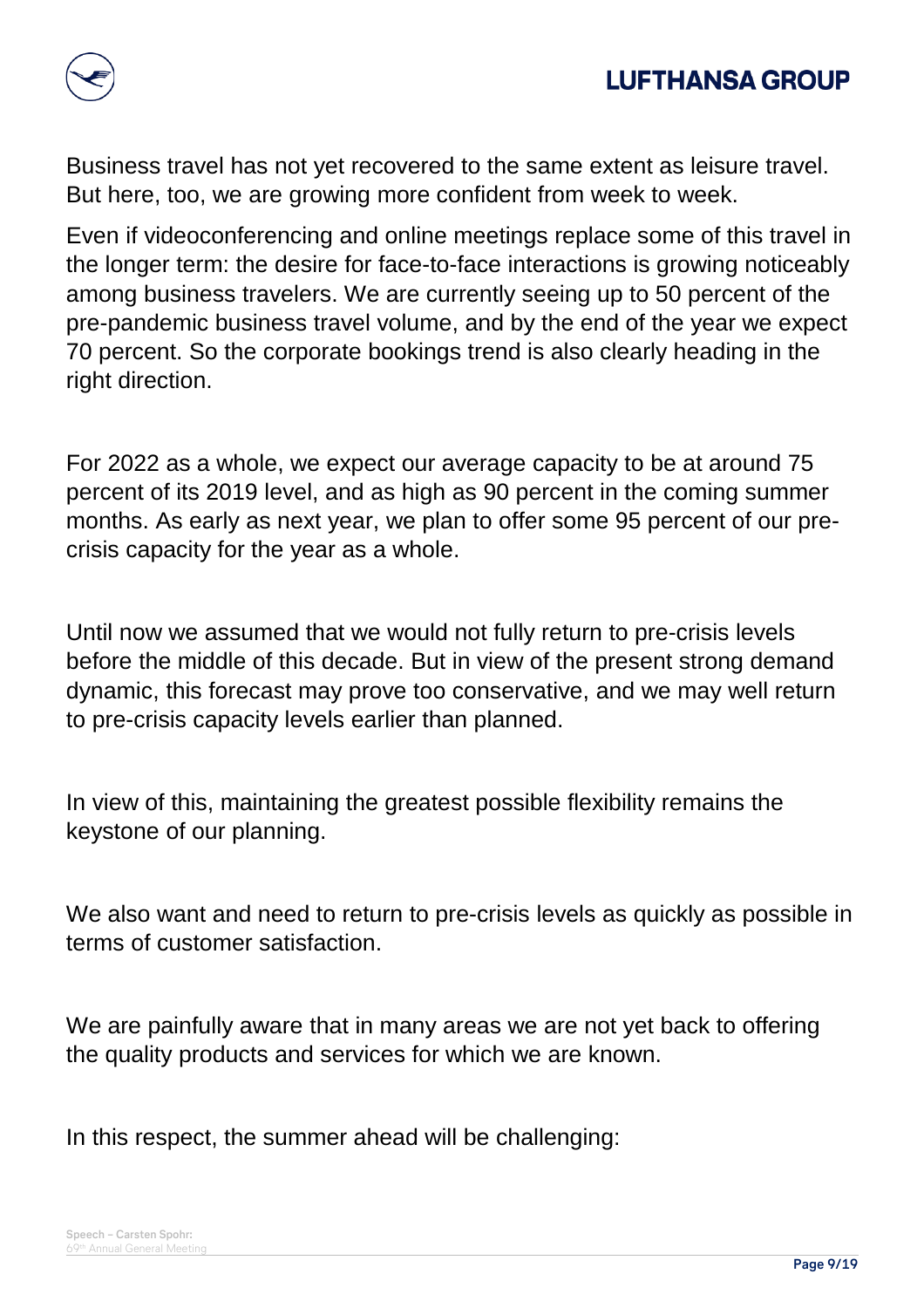

Airports, air traffic control, catering and other partners have already told us that they continue to expect staff shortages, some of them considerable.

Nevertheless – or rather precisely because of this – the satisfaction of our guests is now our absolute top priority.

To these ends, we are working intensively with our partners on solutions to cope with rising passenger numbers. Some of these measures are painful. To take one example, in view of the shortage of handling capacity at Fraport, we had to cancel a triple-digit number of flights to and from Frankfurt during the Easter travel week alone. This cannot be the solution, of course. So all the parties involved must once again significantly intensify their efforts to ensure that flight operations runs as smoothly as possible.

To further enhance the travel experience of our guests on board, we are also investing in new aircraft and new cabin equipment.

Over the next 18 months, for example, we will introduce new seating in all classes of travel: First Class, Business Class, Premium Economy Class and Economy Class.

A few weeks ago, we unveiled our new state-of-the-art Premium Economy seats at SWISS.

And at the end of April, one of four additional Airbus A350s with an upgraded Business Class entered scheduled service with Lufthansa.

From the middle of next year, newly-delivered Lufthansa long-haul aircraft will be flying with *our* new Business Class that has been completely redesigned by us. And in summer 2023 we should take delivery of new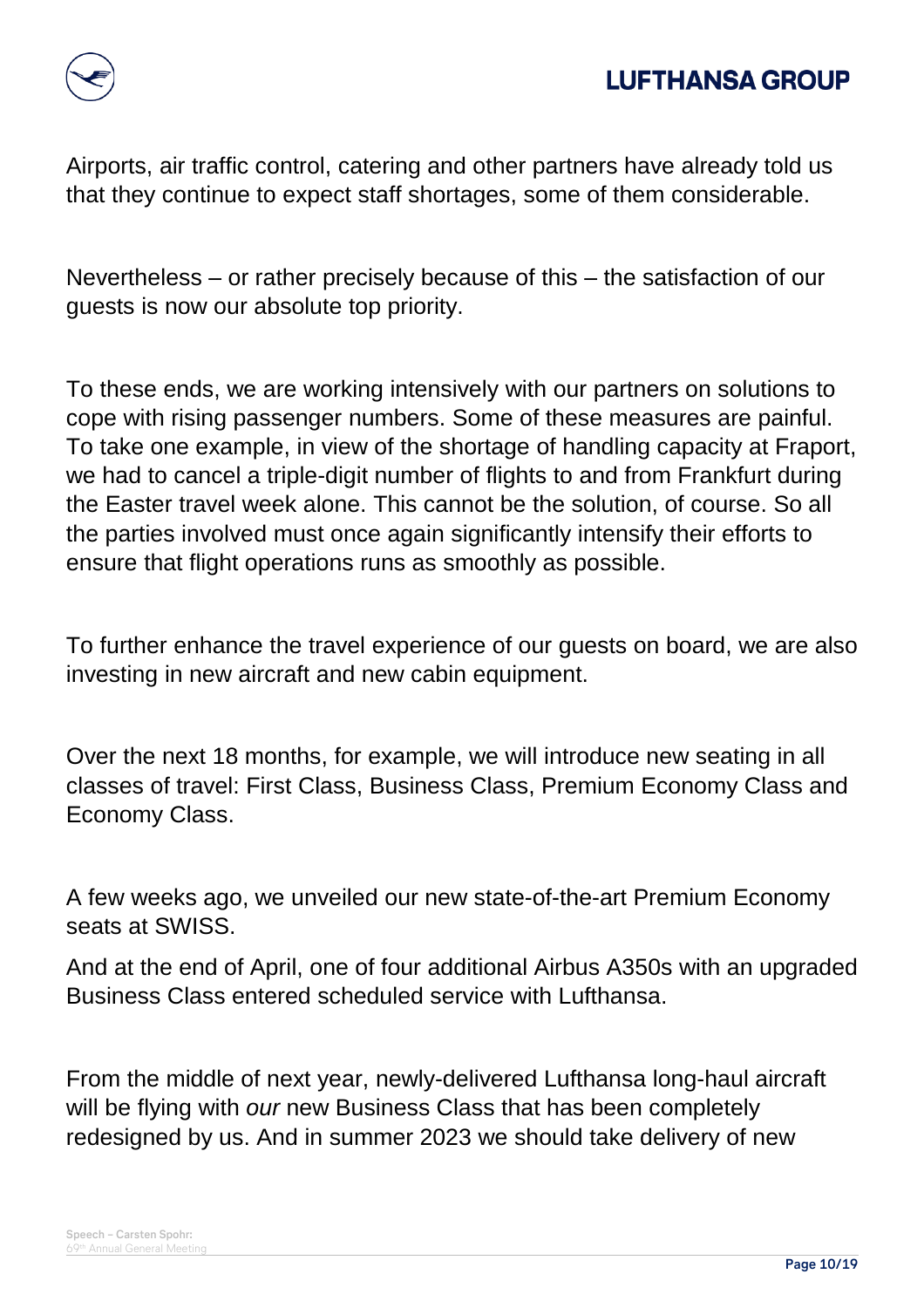

Airbus A350s and Boeing 787s that will be equipped ex-works with this new mould-breaking Business Class cabin.

I can assure you: our guests can already look forward to this!

We will continue with this product drive in the coming months. And we are also investing in many other benefits and services, on board and on the ground.

But let me be honest and, for all the improvements, clearly address one particular problem. Our call centers are still often only reachable after too long waiting times. This can be explained by continuing high call volumes, longer call times and still complicated travel restrictions. But that should not be an excuse.

We have already hired more than 500 new call center agents and have been able to reduce these waiting times. But there are still too many customers who we are disappointing with our lack of reachability.

We will not let up, therefore, in our efforts to tackle this problem as well. Also through further improving our customers' digital self-service options which make a call center call unnecessary.

In any case, it is a strategic focus of the Lufthansa Group to decisively advance digitalization. This applies, for example, to processes in our engineering and aircraft maintenance, in sales, or to optimizations in flight operations. However, a particular focus is on improving and expanding digital offerings for our passengers.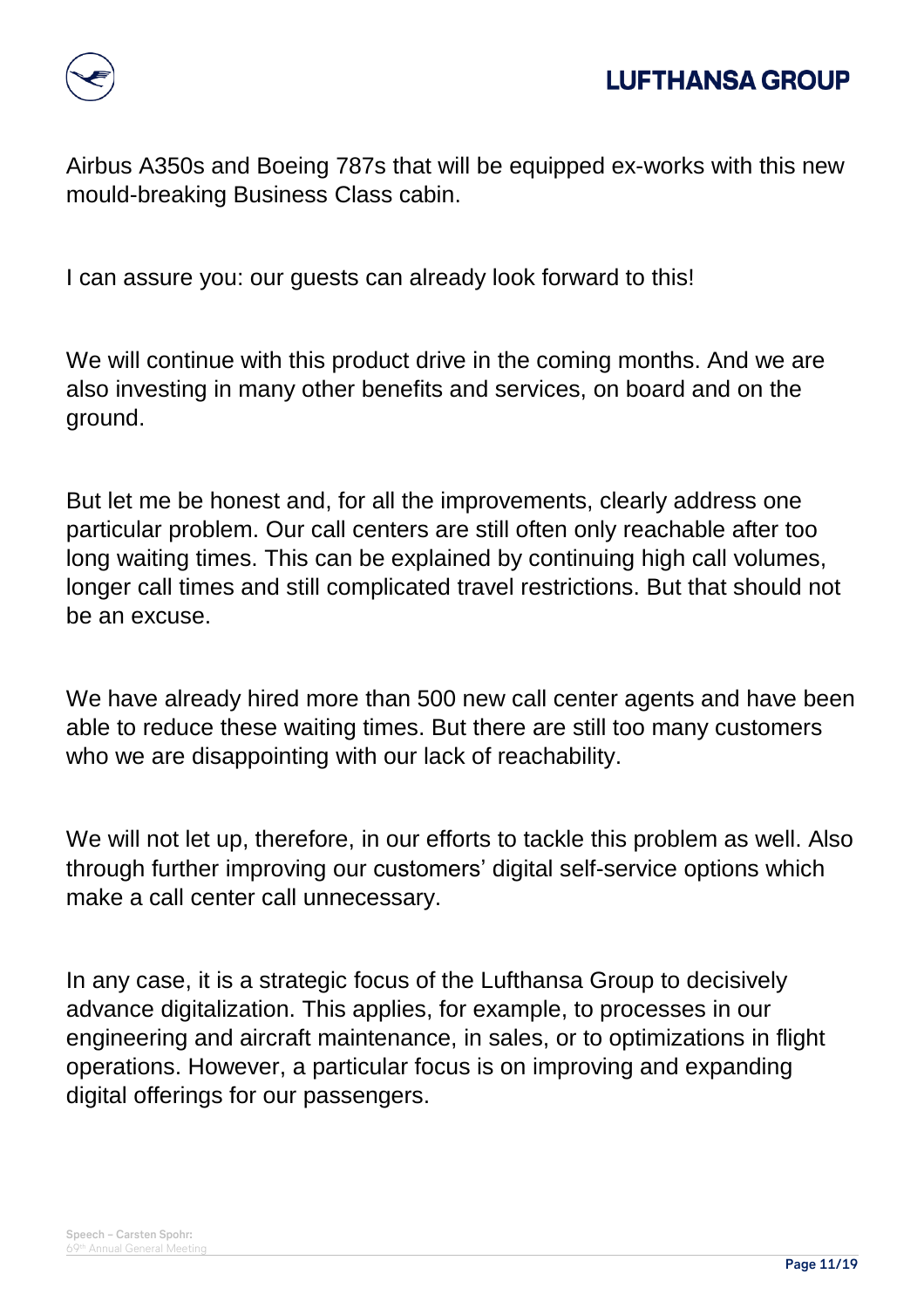

## **LUFTHANSA GROUP**

After all, our goal is to provide the best possible experience for our customers throughout the travel chain.

This also extends to my second point: sustainability.

Ladies and gentlemen,

Sustainability is not just a trend: it's all our futures, too!

This is why we are increasingly aligning our business activities to sustainability criteria.

This applies to

- the design of what we offer our customers
- the procurement of aircraft or synthetic fuel and

- the research and development that we conduct ourselves or with partner networks.

Let me give you just three examples.

Only 14 days ago, Lufthansa Airline integrated new options for offsetting CO<sup>2</sup> emissions into its digital booking process. Whenever they purchase a ticket online, the customer can now opt to compensate for the  $CO<sub>2</sub>$ emissions of their intended air travel – via climate protection projects from myclimate, by purchasing sustainable aviation fuel or through a combination of both.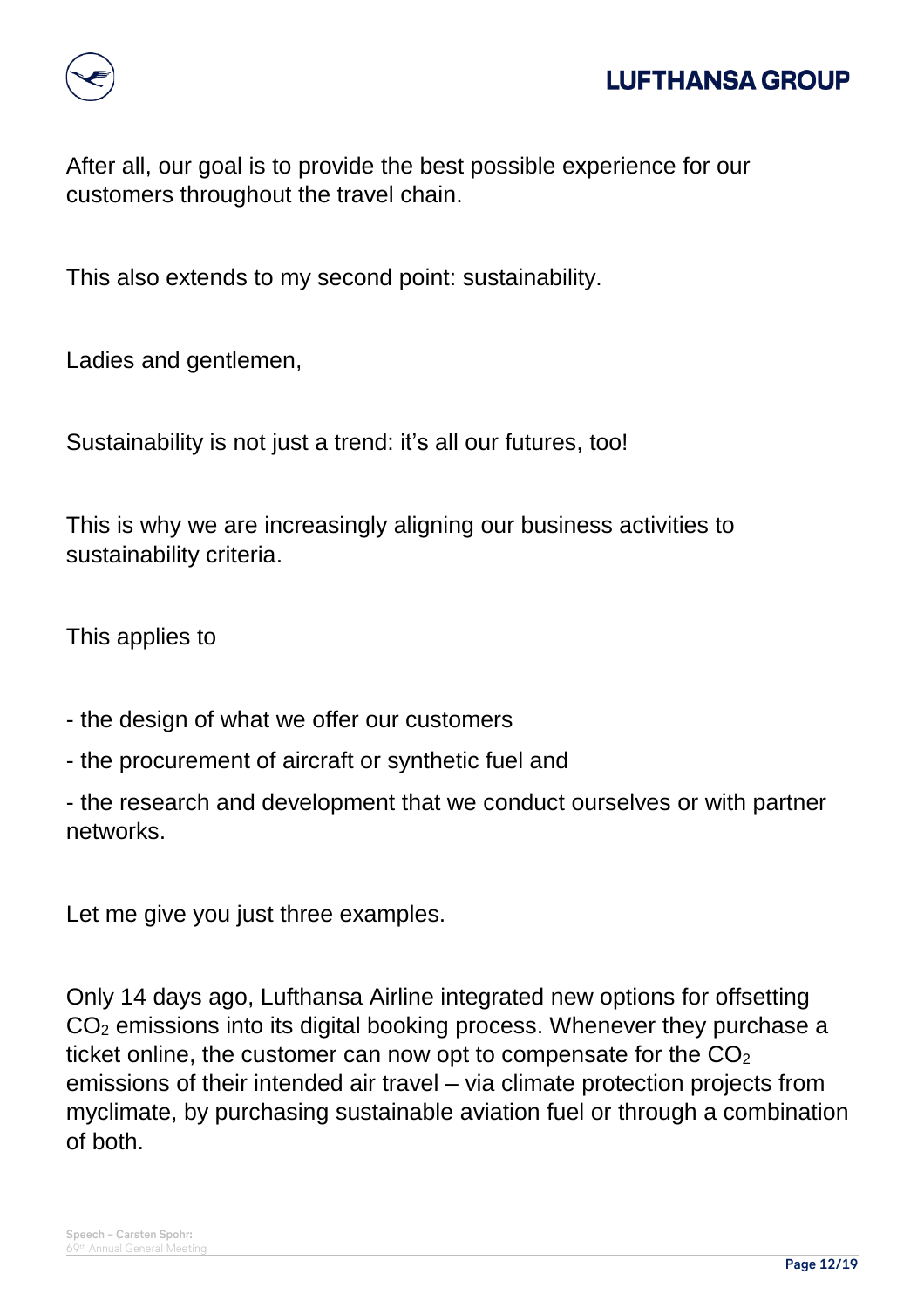

As a result, after just a few days, the booking share of  $CO<sub>2</sub>$ -neutral flights on lufthansa.com has significantly increased.

In addition, we are currently evaluating the sale of  $CO<sub>2</sub>$ -neutral all-inclusive trips, together with a partner.

Every guest should have the opportunity to be able to offset the  $CO<sub>2</sub>$ emissions of their air travel as simply and effectively as possible.

We have also used the past 24 months to carry out the fastest and most extensive fleet transformation in the history of our company, and are continuing this with renewed speed.

Just yesterday evening, we were able to announce the purchase of 17 additional Boeing long-haul aircraft. With these aircraft, some of which are already available at short notice, we are on the one hand compensating for delays in other new deliveries, such as the Boeing 777-9, and on the other hand taking advantage of market opportunities in the successful cargo business. Our latest order is therefore split into seven passenger and ten freighter aircraft.

By 2025, 120 new and especially fuel-efficient aircraft will have been delivered to our airlines. By 2030, we will have at least 190.

This means that, on average, a new aircraft will be added to our fleets every two weeks. Each of these emits up to 30 percent less  $CO<sub>2</sub>$  than its predecessor, and is up to 50 percent quieter, too.

All of this means that we will continue to invest some 2.5 billion euros every year in new, fuel-efficient aircraft in the coming years as well.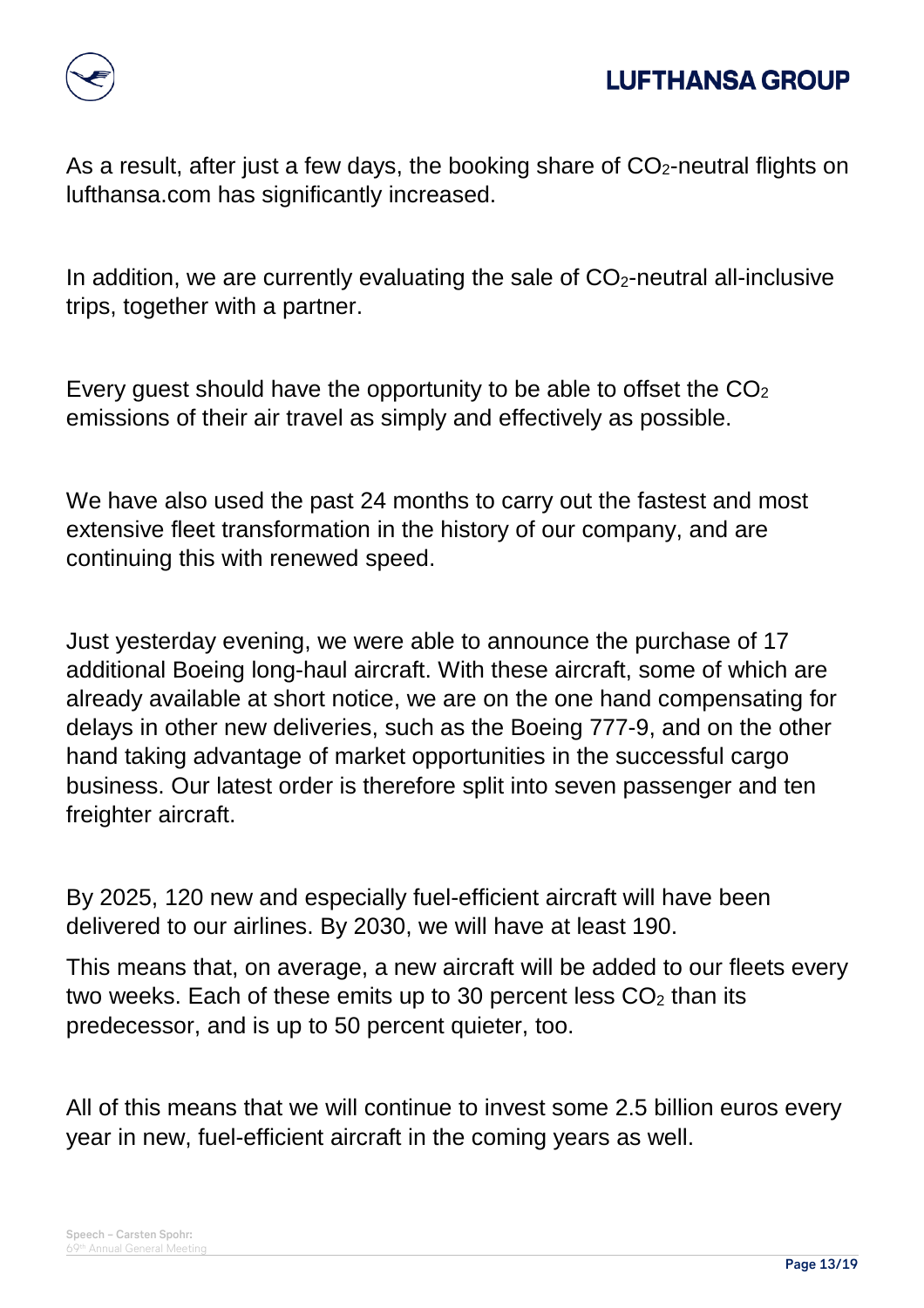

We are also working even harder to develop scalable production processes for sustainable aviation fuels.

As the largest purchaser of sustainable fuel in Europe, we are already doing more than any other European airline group. But we are not satisfied with that: between now and 2024, we will invest more than a quarter of a billion U.S. dollars in sustainable fuels, while continuing to expand our collaborations in this field.

Technology and infrastructure are the most important levers for meeting the challenge of climate change in aviation.

And this is why we established the Lufthansa CleanTech Hub last year.

As a competence center and think tank, the new hub bundles new input from science and the global start-up scene, and combines all this with our extensive airline expertise.

With the CleanTech Hub we aim to find the most promising companies in the field of sustainable technologies, and to integrate these into our broad partnership ecosystem.

Leading all this is one key goal:

To halve the Lufthansa Group's  $CO<sub>2</sub>$  emissions by 2030 and make our operations fully carbon-neutral by 2050.

In order to concretize these net targets, we have also joined the "Science Based Targets Initiative". In this way, we aim to bring our  $CO<sub>2</sub>$  reduction path into line with the United Nations Paris Climate Agreement. And we are doing so transparently, and on the basis of scientific measurements.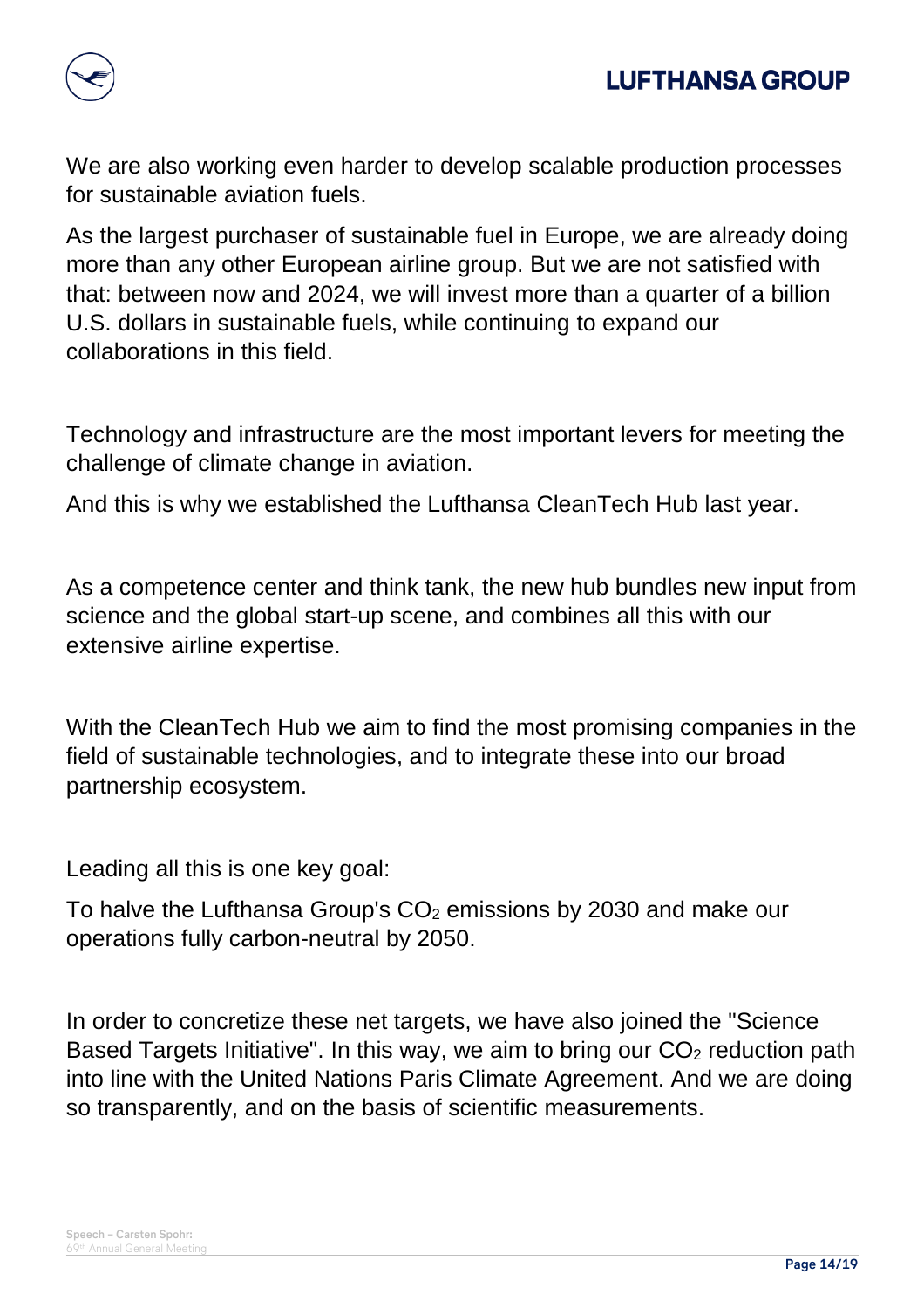

## **LUFTHANSA GROUP**

Ladies and gentlemen,

We are well aware of the aviation industry's responsibilities. After all, global air traffic accounts for almost 3 percent of all man-made  $CO<sub>2</sub>$  emissions.

We want to and will make our contribution to more climate-friendly air traffic. And lead our industry on the path to a more sustainable future.

This is why we also support the EU's ambitious targets and the Fit for 55 climate protection package.

But: an effective climate protection policy must be designed in such a way that it does not distort competition – either within Europe or between European and non-European airlines.

After all, we must not discriminate against those who do a lot for sustainable air transport and favor exactly those who do not.

In our democracy, it cannot be politically desirable for autocratically governed countries to benefit from European regulation.

Nor can we want dependencies in the energy sector and defense capabilities to be joined by new dependencies in the aviation sector.

We are seeing this more clearly than ever these days. Europe needs strong airlines. We must not weaken them with further unfair regulations.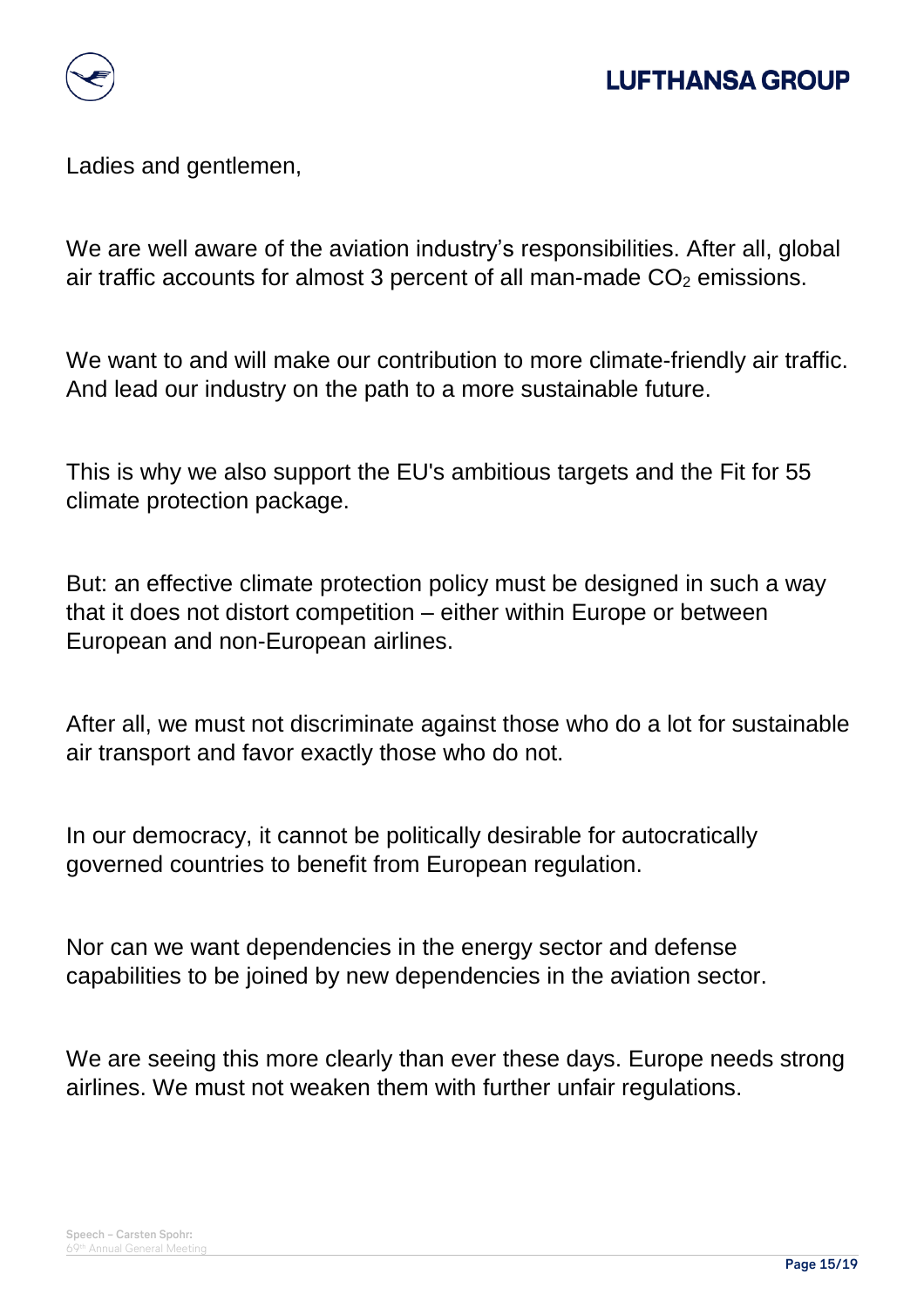

This is why we are calling for a European climate policy that effectively reduces emissions, avoids carbon leakage and ensures fair international competition.

Only in this way will Europe have the chance to become a global role model for the decarbonization of air transport.

To my third point: our path to a stronger, more efficient and more focused Lufthansa Group.

In the future, we want to focus even more on what we do best: flying people and cargo safely to their destinations as an airline group.

In the future, we will remain active in profitable business segments that have high synergies with our airlines.

Where these synergies are low, we will look for better owners.

In very concrete terms, this means:

- We have started a process to find a buyer for our AirPlus credit card business.

- We intend to sell the remaining international business of our LSG catering subsidiary.

- We are convinced, too, that greater independence from the Group will be good for the further development of Lufthansa Technik. That is why we are preparing to sell a minority stake in it in the coming year.

At the same time, we are carefully monitoring the renewed consolidation in the airline industry.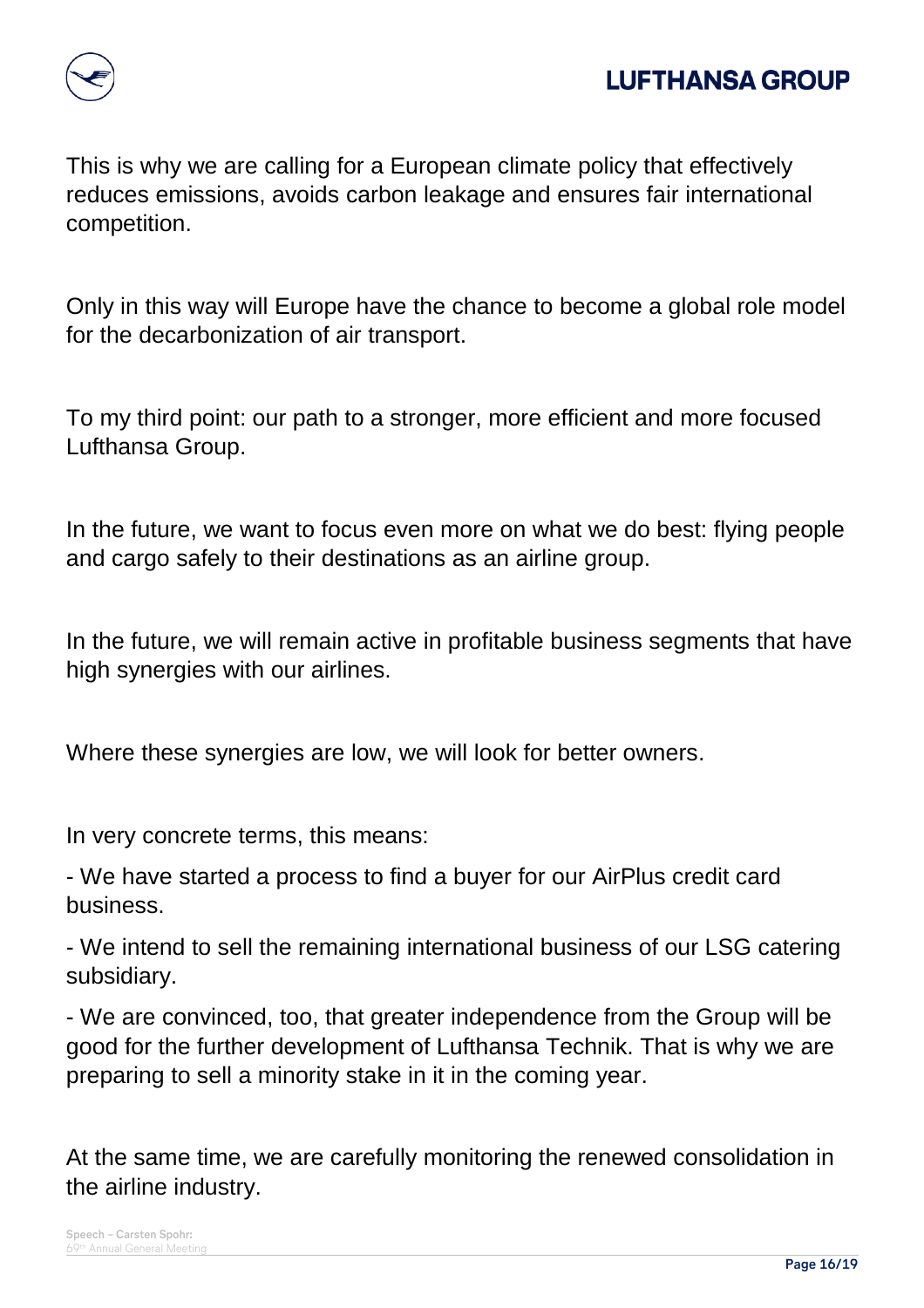

With the recovery of European air travel, the pressure to consolidate is increasing significantly. As Europe's largest airline group, we naturally continue to play an active role in this process.

For us, however, a strict and at the same time simple rule applies: every transaction must create value. Also: we only talk about mergers and acquisitions when it is time to do so, rather than speculating about what might or might not happen.

But one thing can already be seen today:

Airlines with strong home markets, an effective business model and a sound balance sheet will come out of the Corona crisis stronger. While at the same time those that are already weak will become even weaker.

We have done our homework:

By sustainably and structurally improving our competitiveness over the past two years.

And by being able to allocate capacities within the Group in such a way that we can operate with competitive costs and products in various market segments.

We will also be significantly further increasing the flexibility in our organizational and operational structures. As a result of our successful crisis management, we have seen the enormous potential that lies in comprehensive collaborations which are based on clear goals.

We are building on this strength of our Group. Because one thing is certain: the competition in the aviation sector will continue to intensify.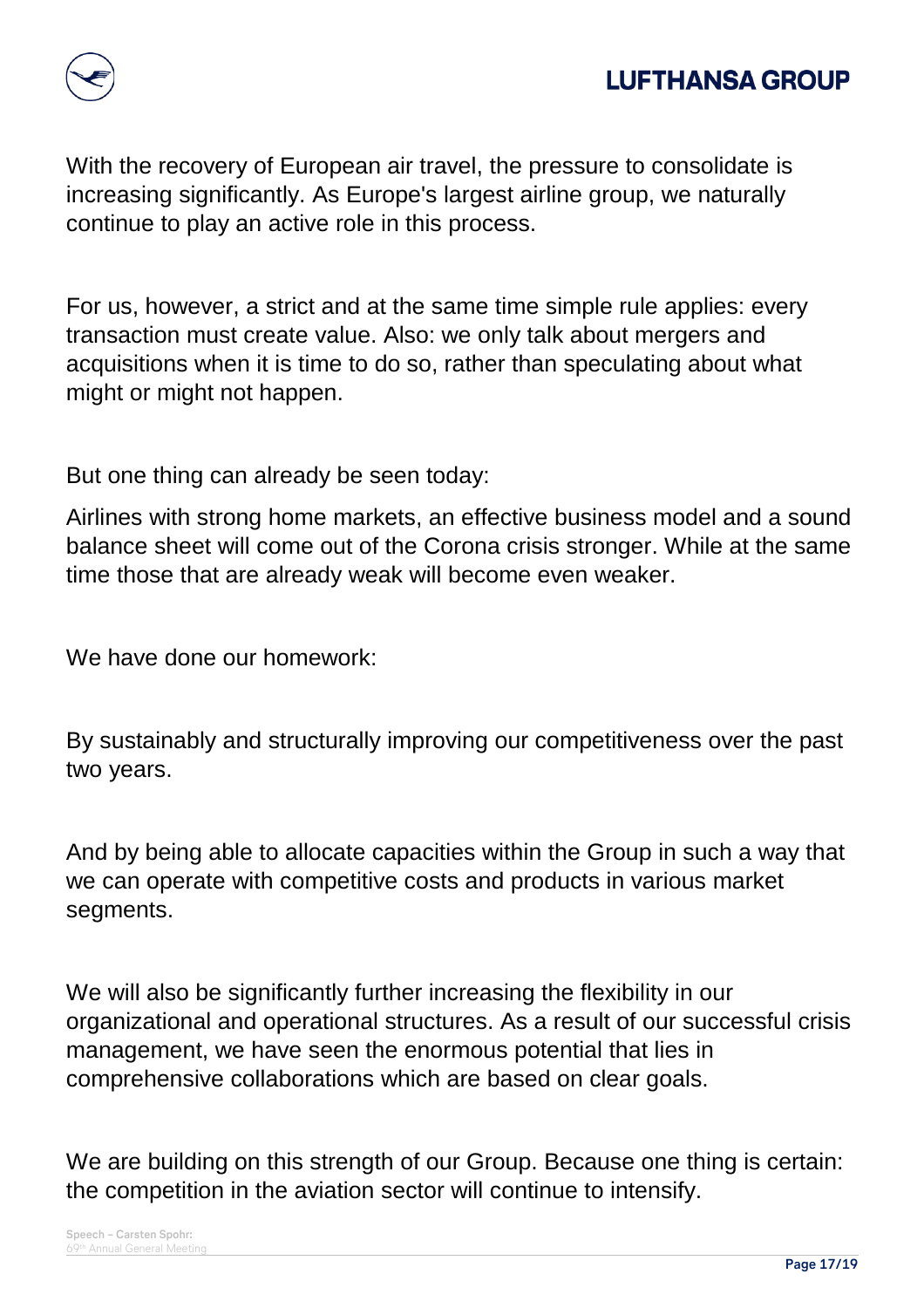

Ladies and gentlemen,

I would like to take the opportunity of this year's Annual General Meeting to thank our employees. They have done a tremendous job in a year that was once again full of challenges. And they showed once again why it is something special to be a Lufthansa Group employee.

If it hadn't been for the great commitment, the motivation and the drive of our employees, we would not have come through this crisis remotely as successfully as we have. It clearly pays off for our company that, with the best social standards in the industry and the highest remuneration, we attract and keep the best people on board. I am sure I can also express my thanks to them all on your behalf, dear shareholders.

At the beginning of my speech, I said: "After two years of this pandemic, we are now mentally putting the crisis behind us and looking to the future with renewed strength."

We are doing so in the firm knowledge that large numbers of people around the world want to travel again on a regular basis and will do so. And flying is indispensable to doing this.

We know, too, that the mission of our company – your company – is more relevant than ever: the Lufthansa Group connects people, cultures and economies in a sustainable way.

In this way, we, together with you – our shareholders – contribute to international understanding and peace.